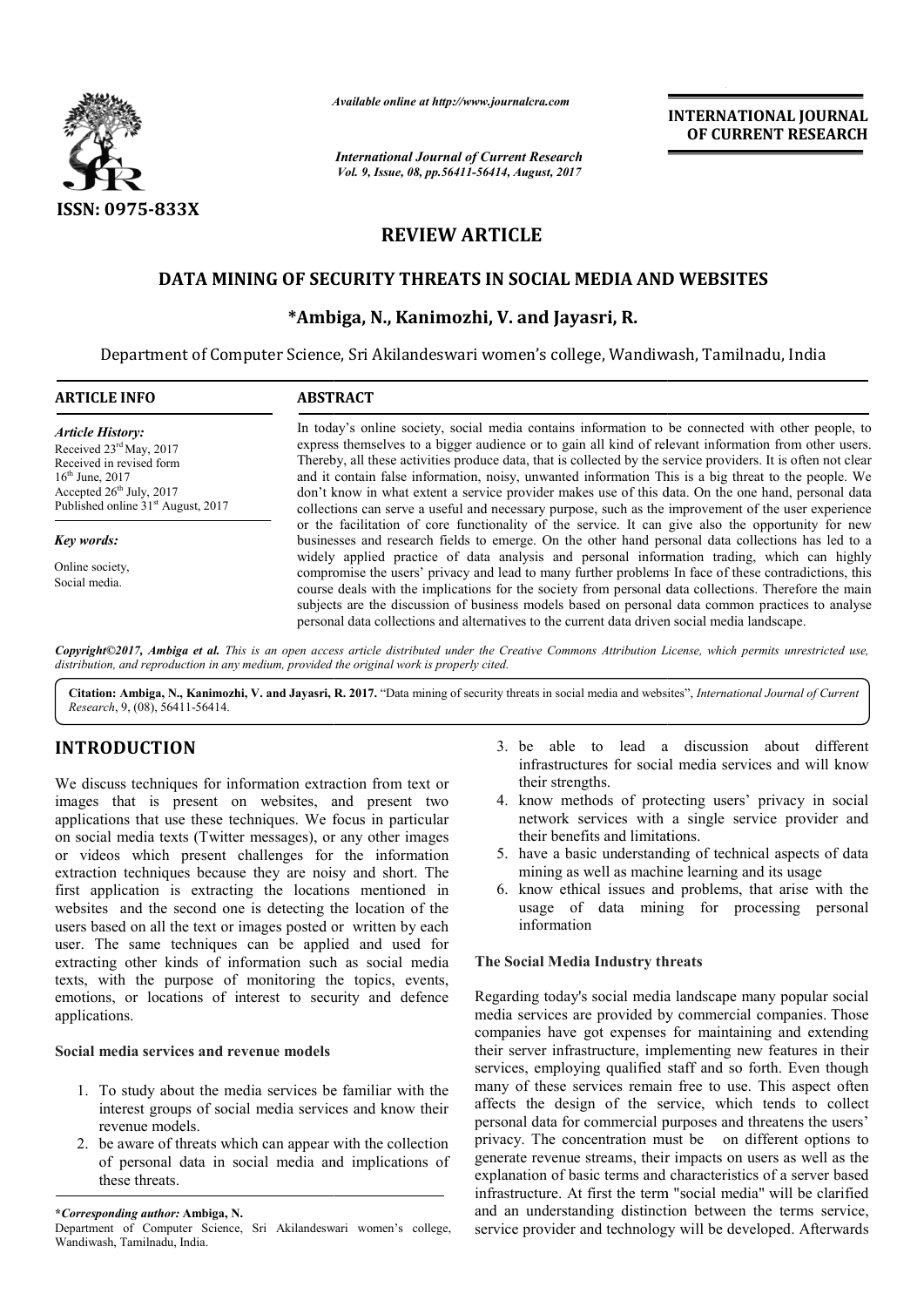business models of popular social media services and alternative approaches will be discussed. As a part of this the concepts of homophily, influencer and ad targeting based on user information will be introduced followed by a discussion about their impacts on users.

#### **Threats, preventions and dilemmas in social media**

Besides the known threats for privacy in social media services, additional threats arise with the involvement of adverse parties. This includes technology-based threats as well as organisational threats like impersonation attacks or social engineering. Users of these services might not be aware of these threats or are unable to protect themselves due to limited technical knowledge or insufficient prevention methods. On the other hand leaving a service can imply several consequences like the affection of social life. Therefore the analysis of social dilemmas like leaving a social media service and rules defined by a service provider is taking place in this course. Furthermore the course will deal with common risks and their prevention apart from privacy violations. Beyond that users' trust in service providers and the efficiency of recent developments like encryption in messengers to protect the users' privacy will be discussed.

#### **Decentralization of Social Network Services (SNS)**

After exploring possible threats and preventions this lecture will focus on approaches to avoid personal data collections by a single service provider and associated problems. This attempt can be addressed by decentralisation of SNS. Especially in the area of SNS, scientific approaches and production systems use peer-to-peer networks or decentralised servers to distribute the burden of single service provider across several participants. Those approaches often reduce economic incentives; offer more scalability, openness and protection of users' privacy. Though, services with a single service provider have a lot of advantages in relation to security, which cannot be archived by decentralised services in the same manner. Furthermore, decentralized services bring new challenges to researchers in order to make these services open, secure, reliable, scalable and easy to use. We will concentrate first and foremost on with the infrastructure of SNS. Therefore, possible decentralized infrastructures like peer-to-peer systems and decentralised servers will be introduced and compared with a centralised infrastructure in the context of SNS. After that it will be discussed which problems can be addressed by these solutions and how the data is protected. In addition the course will analyse decentralised SNS for limitations in protecting the users' privacy.

#### **Data Mining and Machine Learning**

The collecting of social media data by a service provider is just the first step because the vast amount of data has to be processed to gain useful information. This is where data mining comes into play. With this technology it is possible to discover patterns in the data. Therefore, data mining allows researchers to analyse a huge amount of data and to gain information for what individuals wouldn't be able to do or would need a long time to achieve. Nevertheless, further steps (like preparation, interpretation, selection and evaluation) are required to gain valuable information. This process (also known as Knowledge Discovery in Databases) is the topic of this workshop. Additionally machine learning and classifiers will be introduced and their relevance for social media data will be outlined. Afterwards ethical issues, which arise with the usage of this technology on social media data, will be explored with use cases by the participants. Recommendations, search engines people and documents, marketing, communications, advertising, and many others. Nowadays social network analysis (SNA) is used to study a variety of eco world Economic Forum ahead of its annual meeting, continues to receive attention from the business world and reaches a level of credibility in a crowded arena of forecasting. Cyber attacks on businesses will increase with a denial of service, data breach, cloud provider compromise and extortion being major concerns for IT departments. The sensitive geopolitical context, the rise of cyberattacks and major data breaches and hacks, as well as the global insurgency of violent extremism and radicaliist is always higher than to random people. On the one hand, this is good, since forming a loyal audience around the company, brand or person. But on the other hand, it is an opportunity for attackers.

3. Possibility of substitution of person or masquerade: for sure it is not clear exactly who hide their actions behind the name of friends or hiding behind photos friends in social network profile. It is possible by the IP-address of sender to gather at least some information about him in the correspondence by e-mail, that Is not work in social network.

This masquerade is possible at the corporate level also. The result of such malicious script can be phishing, the organization of "black PR" or "Antipiar". There were many instances where it was not clear who created the site on behalf of any company – it is created a problem for the original brand.

- 4. Stealing passwords and phishing. As the identification of social networks uses passwords, it is sufficient To know the sequence of characters and can be possible to send advertising, some information on behalf of others, or to motivate recipients to any negative action, in particular to pass on the link and run the malicious code, and do other (often illegal) cases. Besides, some companies use social network to promote their own products, and the theft of administrator group password allows to steal the group itself. To obtain confidential information traditionally, phishing, dummy sites, social engineering, and more others are used. Protection against these attack methods are considered DLP-system (Data Loss Prevention) and reputation technologies that are integrated into a variety of anti-virus products.
- 5. URL shortening services usage. In recent years, URL shortening services allow to mask unwanted website address under the short link are especially popular. In fact, the domain redirects the visitor. Today there is an active struggle against these risks  $-$  URL shortening service began to use improved mechanisms for the detection of spam and other threats. However, for users of social networking this threat is keeping alluring messages and offers from familiar contacts that have been hacked, often lead to downloading malicious software or display unwanted web pages.
- 6. Using the same user names and passwords on the corporate network and external social resources. As a result, hacking profiles of social network users significantly increases the risk of penetration to corporate resources on behalf of one of the company's employees.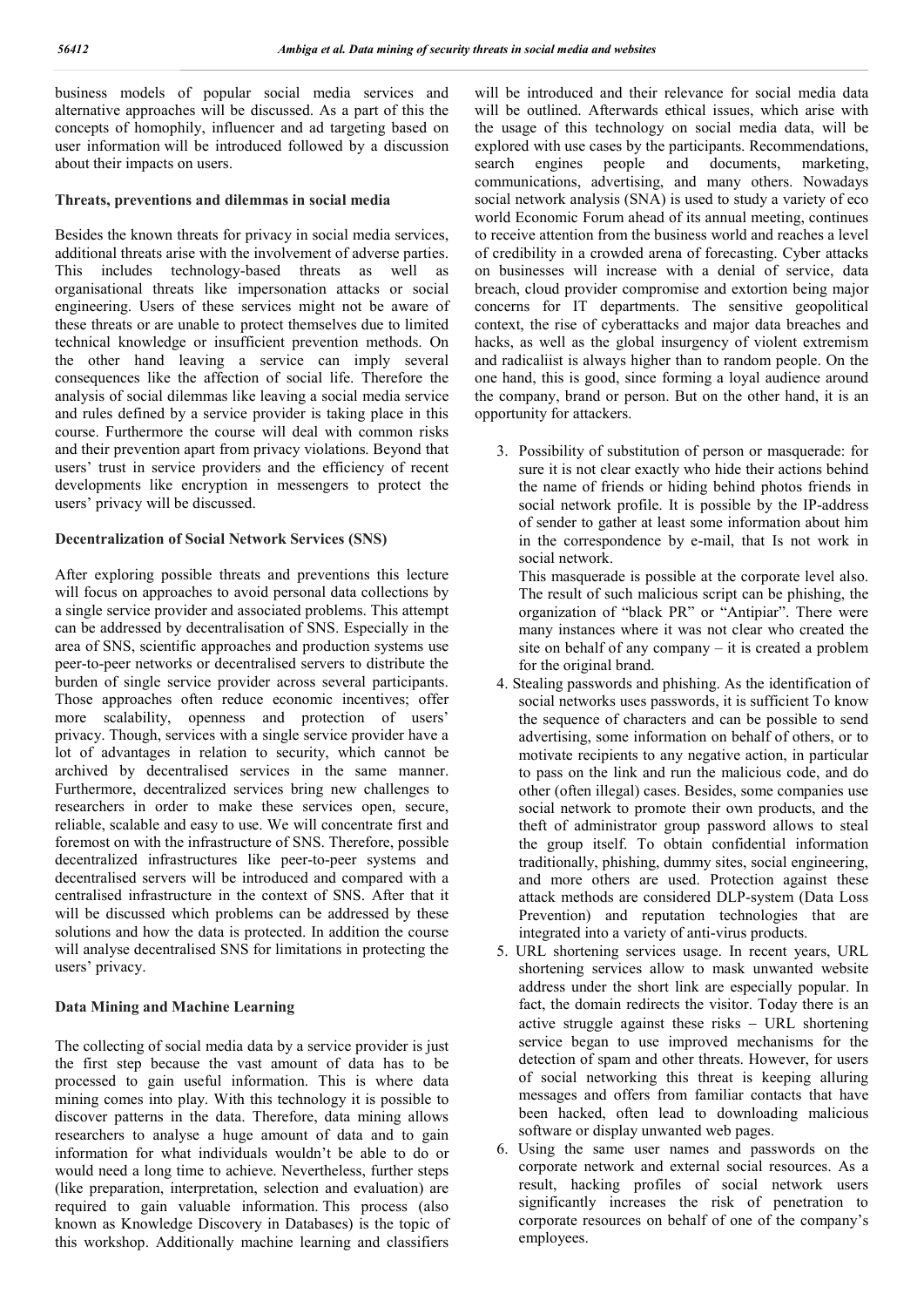- 7. Web-attack. As social networks are web-based applications, they can be used by hackers to organize attacks on vulnerabilities in browsers. The tools for such attacks can be Trojan applications, fake antiviruses, social worms, which are used to spread own friends lists and other. Their main goal is to get into the information system of social network visitor and gain a foothold in it. Such traditional tools as anti-virus Software, that are able to work in real time and block the download of malicious code are used for protection.
- 8. Information leakage and compromising company employee's behavior. Social networks can be used to Organize leaks of important information for the company, as well as to undermine its reputation. Such attack can conduct internal employees who are dissatisfied with the leadership, or specially embedded insiders. In social networks persons often behave quite differently from the corporate communication environments, and it is possible that shocking publication and rough replicas can cause some damage to the reputation of their employers. DLP-systems and products for the analysis of publications on the Inter-net intended to protect against these threats.
- 9. The growth of traffic, especially viewing video sources.
- 10. Inducement of minors for sexual purposes (grooming).
- 11. Content with signs of incitement to racial, ethnic or religious hatred, propaganda of totalitarian sects.
- 12. Propaganda and public justification of terrorism [85].
- 13. Cyber humiliation and cyber bullying.
- 14. Promotion and distribution of drugs.

To protect from this threats, the information security services solve next problems:

- detection of information attacks: define the nodes from which the attack is made, the optimal placement of signal points;
- preventing information attacks: estimated cost of the attack on the object of attack and defense costs;
- formation and destruction of different networks: social and/or information;
- detection of intruders communities: such as terrorists, tracking malicious activity.

The following directions to counter information and psychology closure, traffic shaping;

- $\bullet$  legal and regulatory practices criminal responsibility of organizers and participants of the virtual communities;
- Internet censorship;
- monitoring and analysis of social networks.

Lets consider advantages and disadvantages of each method. The first two methods are effective in the short term, but they have some disadvantages: the lack of geographical boundaries and limitations for Pocessing and use of information beyond the scope of laws legal regulation of any government; anonymity; easily accessible variability of information in electronic form. Censorship works poorly in democratic states based on freedom of speech. Methods of monitoring and analysis of social networks are more effective in the long term, but require the Involvement of specialists in various fields of science. As virtual social groups have the ability to reorganize,

the main task of monitoring and analysis of virtual communities that represent a threat to the national security of information is not their destruction, but management and control of their activities by a variety of methods.

Monitoring and analysis of social networks great number of special software to monitor and analyze the Internet environment were developed by this Time. Major functions of these systems are:

- monitoring: provides automated information search in the Internet environment, to determine and change the keywords to information search using information retrieval languages;

- analysis: automatic processing of information flows, revealing facts and events, visualization of analyti-cal data in the form of digests, charts, graphs, and other types of reports. Monitoring refers to the process of continuous information collection from social networks in order to maintain further analysis. So, the search conduct in the scientific investigations is considered by a global search engine for social networks of commercial search engines for special applications not take into account the peculiarities of functioning discussion pages. Some possible approaches to social networks analysisIn present time the four main approaches are allocated in social networks analysis structural, resource, regulatory and dynamic. The network content serves as a source for a wide range of applications that focus on the extraction and data analysis. The use of network content helps to improve the quality of conclusions in social networks analysis significantly, for example in the problems of clustering and classification. Four types of network content analysis can be identified The methods of random walks are used in the analysis of general

algorithm (PageRank). This algorithm can also be used for search and classification of entities and participants in the social network, to assess the probability of visiting a particular vertex. It is natural that vertices are better located with structural point of view and have a higher weight, and, therefore, they are more important. The methods of random walk also could be useful to bring together participants in the group relative to the most

influential members.

information with arbitrary data types. One of the most wellknown algorithms by such methods is the reference ranking

2. For sensory and flow analysis the use of data integration techniques coming from sensors and data available on the social networks. Modern mobile phones support users interaction with each other dynamically in real time, depending on their location and status. They are used to obtain information about a person or a combination of the properties of objects that are monitored.

3. Analysis of multimedia. There are many sites (Flickr, YouTube, and others) for the exchange and sharing of media: photo, video, audio. In the presence of tags or comments multimedia analysis can be reduced to the text information analysis in network.

4. Analysis of textual information. A lot of text information contains in various forms, for example, it is possible to add comments, links to posts, blogs or news articles in the social network. Sometimes, users can tag each other, which is also a form of text information in the form of links. The placement of